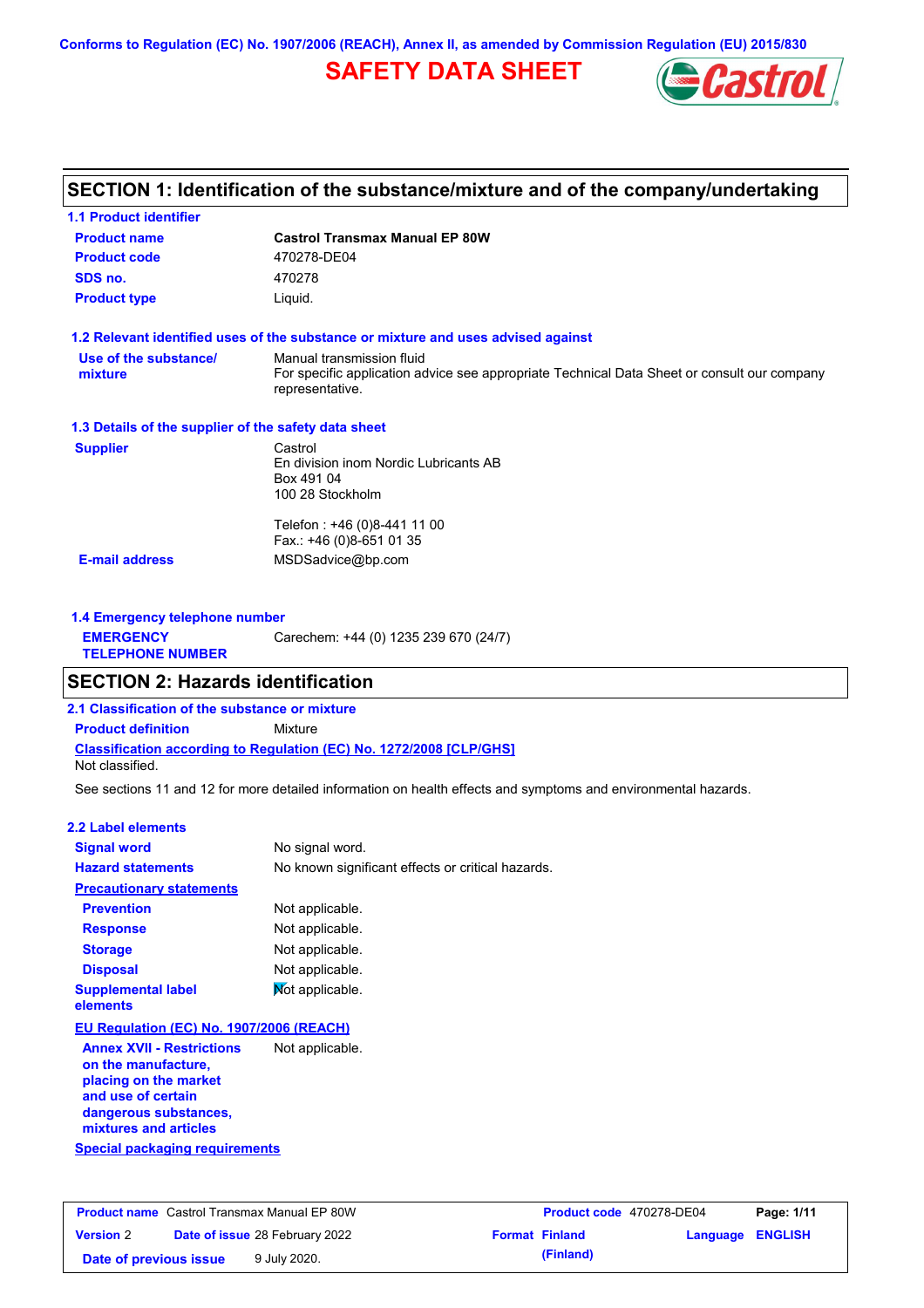# **SECTION 2: Hazards identification**

| <b>Containers to be fitted</b><br>with child-resistant<br>fastenings                                                     | Not applicable.                                                                                               |
|--------------------------------------------------------------------------------------------------------------------------|---------------------------------------------------------------------------------------------------------------|
| <b>Tactile warning of danger</b>                                                                                         | Not applicable.                                                                                               |
| 2.3 Other hazards                                                                                                        |                                                                                                               |
| <b>Results of PBT and vPvB</b><br>assessment                                                                             | Product does not meet the criteria for PBT or vPvB according to Regulation (EC) No. 1907/2006,<br>Annex XIII. |
| <b>Product meets the criteria</b><br>for PBT or vPvB according<br>to Regulation (EC) No.<br><b>1907/2006, Annex XIII</b> | This mixture does not contain any substances that are assessed to be a PBT or a vPvB.                         |
| Other hazards which do<br>not result in classification                                                                   | Defatting to the skin.                                                                                        |

## **SECTION 3: Composition/information on ingredients**

Mixture

## **3.2 Mixtures**

**Product definition**

Highly refined base oil (IP 346 DMSO extract < 3%). Proprietary performance additives.

| <b>Product/ingredient</b><br>name                         | <b>Identifiers</b>                                                                   | %   | <b>Regulation (EC) No.</b><br><b>1272/2008 [CLP]</b> | <b>Type</b> |
|-----------------------------------------------------------|--------------------------------------------------------------------------------------|-----|------------------------------------------------------|-------------|
| Distillates (petroleum), hydrotreated<br>heavy paraffinic | REACH #: 01-2119484627-25<br>EC: 265-157-1<br>CAS: 64742-54-7<br>Index: 649-467-00-8 | ≥90 | Not classified.                                      | $[2]$       |

### **Type**

[1] Substance classified with a health or environmental hazard

[2] Substance with a workplace exposure limit

[3] Substance meets the criteria for PBT according to Regulation (EC) No. 1907/2006, Annex XIII

[4] Substance meets the criteria for vPvB according to Regulation (EC) No. 1907/2006, Annex XIII

[5] Substance of equivalent concern

[6] Additional disclosure due to company policy

Occupational exposure limits, if available, are listed in Section 8.

## **SECTION 4: First aid measures**

## **4.1 Description of first aid measures**

| <b>Eye contact</b>                | In case of contact, immediately flush eyes with plenty of water for at least 15 minutes. Eyelids<br>should be held away from the eyeball to ensure thorough rinsing. Check for and remove any<br>contact lenses. Get medical attention. |
|-----------------------------------|-----------------------------------------------------------------------------------------------------------------------------------------------------------------------------------------------------------------------------------------|
| <b>Skin contact</b>               | Wash skin thoroughly with soap and water or use recognised skin cleanser. Remove<br>contaminated clothing and shoes. Wash clothing before reuse. Clean shoes thoroughly before<br>reuse. Get medical attention if irritation develops.  |
| <b>Inhalation</b>                 | If inhaled, remove to fresh air. Get medical attention if symptoms occur.                                                                                                                                                               |
| <b>Ingestion</b>                  | Do not induce vomiting unless directed to do so by medical personnel. Get medical attention if<br>symptoms occur.                                                                                                                       |
| <b>Protection of first-aiders</b> | No action shall be taken involving any personal risk or without suitable training.                                                                                                                                                      |

#### **4.2 Most important symptoms and effects, both acute and delayed**

See Section 11 for more detailed information on health effects and symptoms.

| <b>Potential acute health effects</b>                                                        |                                                                                                                   |  |                       |          |                |
|----------------------------------------------------------------------------------------------|-------------------------------------------------------------------------------------------------------------------|--|-----------------------|----------|----------------|
| <b>Inhalation</b>                                                                            | Vapour inhalation under ambient conditions is not normally a problem due to low vapour<br>pressure.               |  |                       |          |                |
| Ingestion                                                                                    | No known significant effects or critical hazards.                                                                 |  |                       |          |                |
| <b>Skin contact</b>                                                                          | Defatting to the skin. May cause skin dryness and irritation.                                                     |  |                       |          |                |
| Eye contact                                                                                  | No known significant effects or critical hazards.                                                                 |  |                       |          |                |
|                                                                                              | Delayed and immediate effects as well as chronic effects from short and long-term exposure                        |  |                       |          |                |
| <b>Inhalation</b>                                                                            | Overexposure to the inhalation of airborne droplets or aerosols may cause irritation of the<br>respiratory tract. |  |                       |          |                |
| <b>Ingestion</b>                                                                             | Ingestion of large quantities may cause nausea and diarrhoea.                                                     |  |                       |          |                |
| <b>Product name</b> Castrol Transmax Manual EP 80W<br>Product code 470278-DE04<br>Page: 2/11 |                                                                                                                   |  |                       |          |                |
| <b>Version 2</b>                                                                             | <b>Date of issue 28 February 2022</b>                                                                             |  | <b>Format Finland</b> | Language | <b>ENGLISH</b> |
| Date of previous issue                                                                       | 9 July 2020.                                                                                                      |  | (Finland)             |          |                |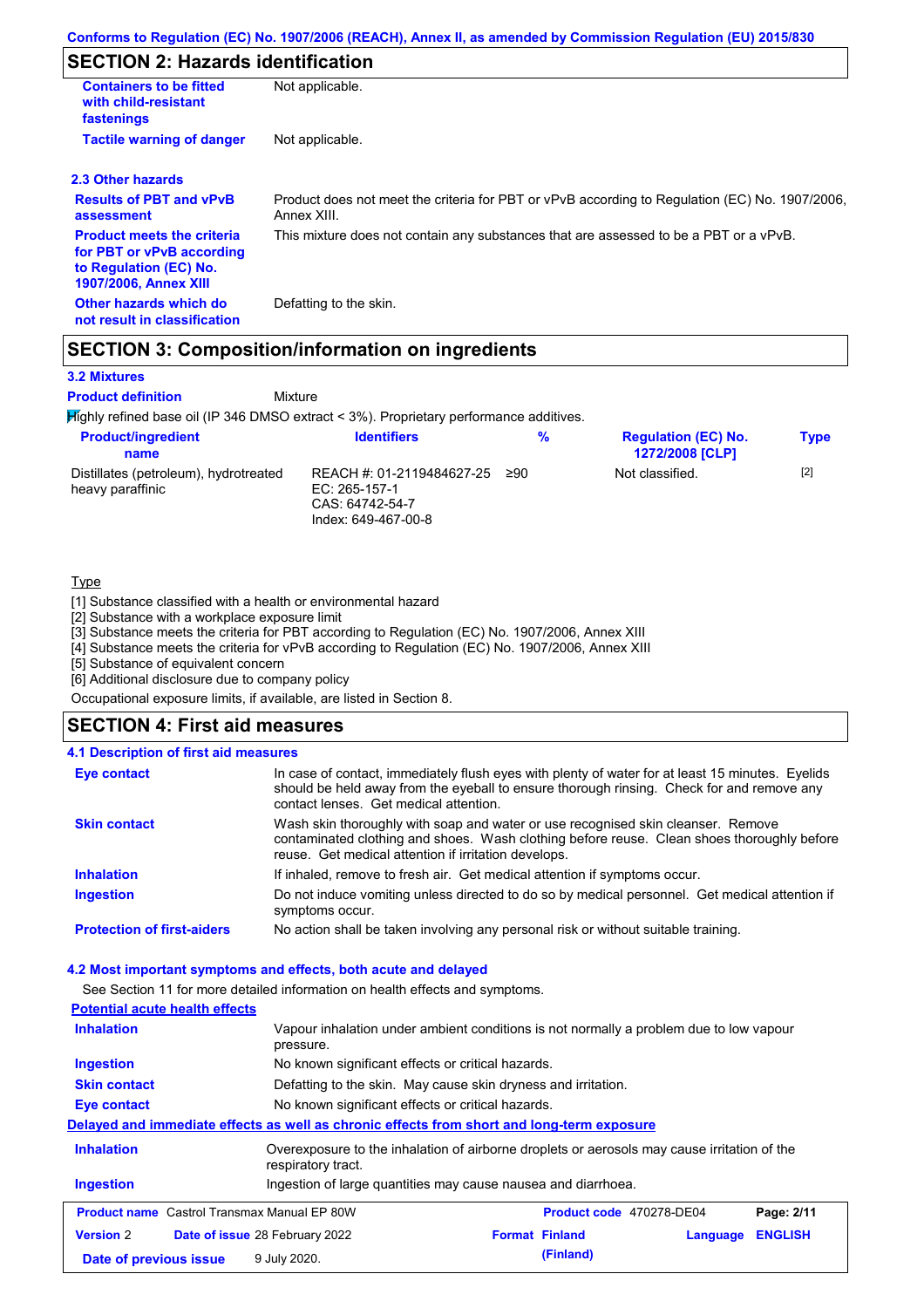|                                                           | Conforms to Regulation (EC) No. 1907/2006 (REACH), Annex II, as amended by Commission Regulation (EU) 2015/830                                                                                                                                                                                                                                                    |
|-----------------------------------------------------------|-------------------------------------------------------------------------------------------------------------------------------------------------------------------------------------------------------------------------------------------------------------------------------------------------------------------------------------------------------------------|
| <b>SECTION 4: First aid measures</b>                      |                                                                                                                                                                                                                                                                                                                                                                   |
| <b>Skin contact</b>                                       | Prolonged or repeated contact can defat the skin and lead to irritation and/or dermatitis.                                                                                                                                                                                                                                                                        |
| <b>Eye contact</b>                                        | Potential risk of transient stinging or redness if accidental eye contact occurs.                                                                                                                                                                                                                                                                                 |
|                                                           | 4.3 Indication of any immediate medical attention and special treatment needed                                                                                                                                                                                                                                                                                    |
| <b>Notes to physician</b>                                 | Treatment should in general be symptomatic and directed to relieving any effects.                                                                                                                                                                                                                                                                                 |
| <b>SECTION 5: Firefighting measures</b>                   |                                                                                                                                                                                                                                                                                                                                                                   |
| 5.1 Extinguishing media                                   |                                                                                                                                                                                                                                                                                                                                                                   |
| <b>Suitable extinguishing</b><br>media                    | In case of fire, use foam, dry chemical or carbon dioxide extinguisher or spray.                                                                                                                                                                                                                                                                                  |
| <b>Unsuitable extinguishing</b><br>media                  | Do not use water jet. The use of a water jet may cause the fire to spread by splashing the<br>burning product.                                                                                                                                                                                                                                                    |
| 5.2 Special hazards arising from the substance or mixture |                                                                                                                                                                                                                                                                                                                                                                   |
| <b>Hazards from the</b><br>substance or mixture           | In a fire or if heated, a pressure increase will occur and the container may burst.                                                                                                                                                                                                                                                                               |
| <b>Hazardous combustion</b><br>products                   | Combustion products may include the following:<br>carbon oxides (CO, CO <sub>2</sub> ) (carbon monoxide, carbon dioxide)<br>sulphur oxides (SO, SO <sub>2</sub> , etc.)                                                                                                                                                                                           |
| <b>5.3 Advice for firefighters</b>                        |                                                                                                                                                                                                                                                                                                                                                                   |
| <b>Special precautions for</b><br>fire-fighters           | No action shall be taken involving any personal risk or without suitable training. Promptly<br>isolate the scene by removing all persons from the vicinity of the incident if there is a fire.                                                                                                                                                                    |
| <b>Special protective</b><br>equipment for fire-fighters  | Fire-fighters should wear appropriate protective equipment and self-contained breathing<br>apparatus (SCBA) with a full face-piece operated in positive pressure mode. Clothing for fire-<br>fighters (including helmets, protective boots and gloves) conforming to European standard EN<br>469 will provide a basic level of protection for chemical incidents. |

### **6.1 Personal precautions, protective equipment and emergency procedures**

|                                                          | <b>b. Personal precaduons, protective equipment and emergency procedures</b>                                                                                                                                                                                                                                                                                                                   |
|----------------------------------------------------------|------------------------------------------------------------------------------------------------------------------------------------------------------------------------------------------------------------------------------------------------------------------------------------------------------------------------------------------------------------------------------------------------|
| For non-emergency<br>personnel                           | No action shall be taken involving any personal risk or without suitable training. Evacuate<br>surrounding areas. Keep unnecessary and unprotected personnel from entering. Do not touch<br>or walk through spilt material. Floors may be slippery; use care to avoid falling. Put on<br>appropriate personal protective equipment.                                                            |
| For emergency responders                                 | If specialised clothing is required to deal with the spillage, take note of any information in<br>Section 8 on suitable and unsuitable materials. See also the information in "For non-<br>emergency personnel".                                                                                                                                                                               |
| <b>6.2 Environmental</b><br>precautions                  | Avoid dispersal of spilt material and runoff and contact with soil, waterways, drains and sewers.<br>Inform the relevant authorities if the product has caused environmental pollution (sewers,<br>waterways, soil or air).                                                                                                                                                                    |
| 6.3 Methods and material for containment and cleaning up |                                                                                                                                                                                                                                                                                                                                                                                                |
| <b>Small spill</b>                                       | Stop leak if without risk. Move containers from spill area. Absorb with an inert material and<br>place in an appropriate waste disposal container. Dispose of via a licensed waste disposal<br>contractor.                                                                                                                                                                                     |
| Large spill                                              | Stop leak if without risk. Move containers from spill area. Prevent entry into sewers, water<br>courses, basements or confined areas. Contain and collect spillage with non-combustible,<br>absorbent material e.g. sand, earth, vermiculite or diatomaceous earth and place in container<br>for disposal according to local regulations. Dispose of via a licensed waste disposal contractor. |
| 6.4 Reference to other<br><b>sections</b>                | See Section 1 for emergency contact information.<br>See Section 5 for firefighting measures.<br>See Section 8 for information on appropriate personal protective equipment.<br>See Section 12 for environmental precautions.<br>See Section 13 for additional waste treatment information.                                                                                                     |

|                        | <b>Product name</b> Castrol Transmax Manual EP 80W | Product code 470278-DE04 |                         | Page: 3/11 |
|------------------------|----------------------------------------------------|--------------------------|-------------------------|------------|
| <b>Version 2</b>       | <b>Date of issue 28 February 2022</b>              | <b>Format Finland</b>    | <b>Language ENGLISH</b> |            |
| Date of previous issue | 9 July 2020.                                       | (Finland)                |                         |            |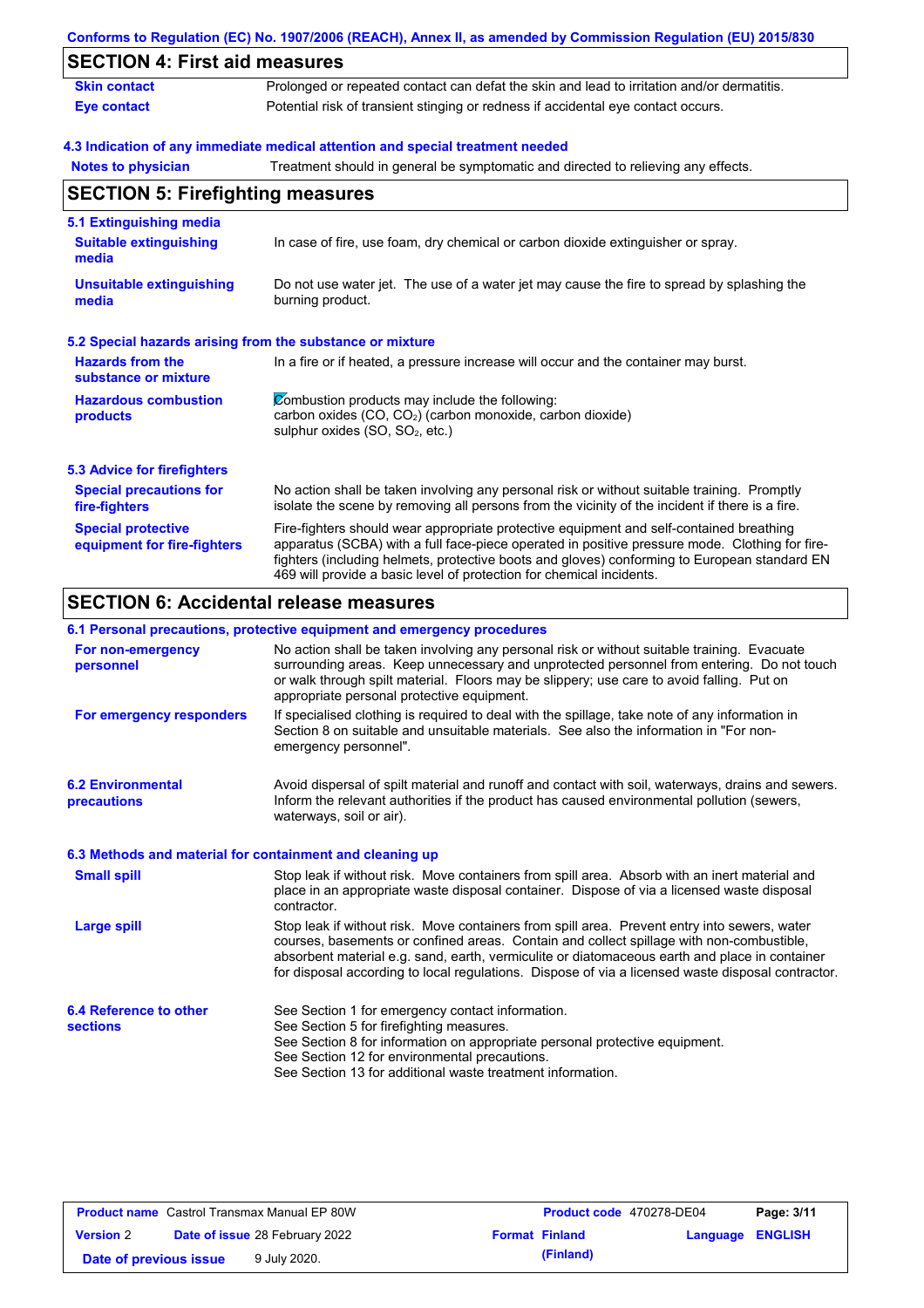## **SECTION 7: Handling and storage**

| 7.1 Precautions for safe handling                                                    |                                                                                                                                                                                                                                                                                                                                                                                                                                                                                          |  |  |  |
|--------------------------------------------------------------------------------------|------------------------------------------------------------------------------------------------------------------------------------------------------------------------------------------------------------------------------------------------------------------------------------------------------------------------------------------------------------------------------------------------------------------------------------------------------------------------------------------|--|--|--|
| <b>Protective measures</b>                                                           | Put on appropriate personal protective equipment.                                                                                                                                                                                                                                                                                                                                                                                                                                        |  |  |  |
| <b>Advice on general</b><br>occupational hygiene                                     | Eating, drinking and smoking should be prohibited in areas where this material is handled,<br>stored and processed. Wash thoroughly after handling. Remove contaminated clothing and<br>protective equipment before entering eating areas. See also Section 8 for additional<br>information on hygiene measures.                                                                                                                                                                         |  |  |  |
| <b>7.2 Conditions for safe</b><br>storage, including any<br><i>incompatibilities</i> | Store in accordance with local requlations. Store in a dry, cool and well-ventilated area, away<br>from incompatible materials (see Section 10). Keep away from heat and direct sunlight. Keep<br>container tightly closed and sealed until ready for use. Containers that have been opened must<br>be carefully resealed and kept upright to prevent leakage. Store and use only in equipment/<br>containers designed for use with this product. Do not store in unlabelled containers. |  |  |  |
| <b>Not suitable</b>                                                                  | Prolonged exposure to elevated temperature                                                                                                                                                                                                                                                                                                                                                                                                                                               |  |  |  |
| 7.3 Specific end use(s)                                                              |                                                                                                                                                                                                                                                                                                                                                                                                                                                                                          |  |  |  |
| <b>Recommendations</b>                                                               | See section 1.2 and Exposure scenarios in annex, if applicable.                                                                                                                                                                                                                                                                                                                                                                                                                          |  |  |  |
| <b>SECTION 8: Exposure controls/personal protection</b>                              |                                                                                                                                                                                                                                                                                                                                                                                                                                                                                          |  |  |  |

#### **8.1 Control parameters**

**Occupational exposure limits**

| <b>Product/ingredient name</b> | <b>Exposure limit values</b> |
|--------------------------------|------------------------------|
|                                |                              |

Distillates (petroleum), hydrotreated heavy paraffinic **Institute of Occupational Health, Ministry of Social Affairs (Finland).** TWA: 5 mg/m<sup>3</sup> 8 hours. Issued/Revised: 12/2011 Form: Mist

Whilst specific OELs for certain components may be shown in this section, other components may be present in any mist, vapour or dust produced. Therefore, the specific OELs may not be applicable to the product as a whole and are provided for guidance only.

**Recommended monitoring procedures** If this product contains ingredients with exposure limits, personal, workplace atmosphere or biological monitoring may be required to determine the effectiveness of the ventilation or other control measures and/or the necessity to use respiratory protective equipment. Reference should be made to monitoring standards, such as the following: European Standard EN 689 (Workplace atmospheres - Guidance for the assessment of exposure by inhalation to chemical agents for comparison with limit values and measurement strategy) European Standard EN 14042 (Workplace atmospheres - Guide for the application and use of procedures for the assessment of exposure to chemical and biological agents) European Standard EN 482 (Workplace atmospheres - General requirements for the performance of procedures for the measurement of chemical agents) Reference to national guidance documents for methods for the determination of hazardous substances will also be required.

#### **Derived No Effect Level**

No DNELs/DMELs available.

#### **Predicted No Effect Concentration**

No PNECs available

| <b>8.2 Exposure controls</b>               |                                                                                                                                                                                                                                                                                                                                                                                                                                                                                                                                                                                                                                                                                                                                                                                                                                                                                                                                                                                                         |
|--------------------------------------------|---------------------------------------------------------------------------------------------------------------------------------------------------------------------------------------------------------------------------------------------------------------------------------------------------------------------------------------------------------------------------------------------------------------------------------------------------------------------------------------------------------------------------------------------------------------------------------------------------------------------------------------------------------------------------------------------------------------------------------------------------------------------------------------------------------------------------------------------------------------------------------------------------------------------------------------------------------------------------------------------------------|
| <b>Appropriate engineering</b><br>controls | Provide exhaust ventilation or other engineering controls to keep the relevant airborne<br>concentrations below their respective occupational exposure limits.<br>All activities involving chemicals should be assessed for their risks to health, to ensure<br>exposures are adequately controlled. Personal protective equipment should only be considered<br>after other forms of control measures (e.g. engineering controls) have been suitably evaluated.<br>Personal protective equipment should conform to appropriate standards, be suitable for use, be<br>kept in good condition and properly maintained.<br>Your supplier of personal protective equipment should be consulted for advice on selection and<br>appropriate standards. For further information contact your national organisation for standards.<br>The final choice of protective equipment will depend upon a risk assessment. It is important to<br>ensure that all items of personal protective equipment are compatible. |
| <b>Individual protection measures</b>      |                                                                                                                                                                                                                                                                                                                                                                                                                                                                                                                                                                                                                                                                                                                                                                                                                                                                                                                                                                                                         |
| <b>Hygiene measures</b>                    | Wash hands, forearms and face thoroughly after handling chemical products, before eating,<br>smoking and using the lavatory and at the end of the working period. Ensure that eyewash<br>stations and safety showers are close to the workstation location.                                                                                                                                                                                                                                                                                                                                                                                                                                                                                                                                                                                                                                                                                                                                             |

#### **Respiratory protection**

| <b>Product name</b> Castrol Transmax Manual EP 80W |  | Product code 470278-DE04              |                       | Page: 4/11              |  |
|----------------------------------------------------|--|---------------------------------------|-----------------------|-------------------------|--|
| <b>Version 2</b>                                   |  | <b>Date of issue 28 February 2022</b> | <b>Format Finland</b> | <b>Language ENGLISH</b> |  |
| Date of previous issue                             |  | 9 July 2020.                          | (Finland)             |                         |  |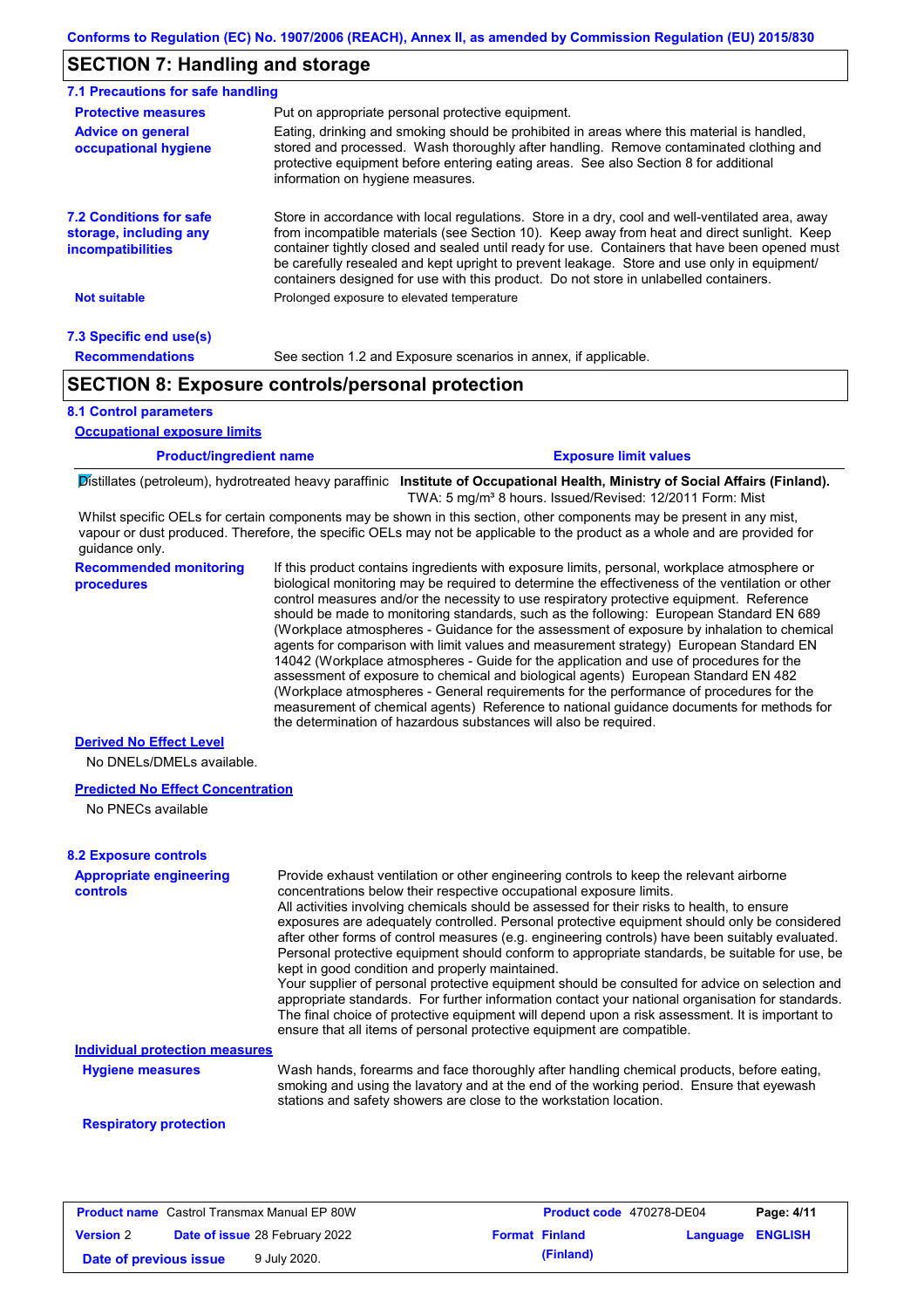# **SECTION 8: Exposure controls/personal protection**

|                            | In case of insufficient ventilation, wear suitable respiratory equipment.<br>The correct choice of respiratory protection depends upon the chemicals being handled, the<br>conditions of work and use, and the condition of the respiratory equipment. Safety procedures<br>should be developed for each intended application. Respiratory protection equipment should<br>therefore be chosen in consultation with the supplier/manufacturer and with a full assessment<br>of the working conditions.                                                                                                                                             |
|----------------------------|---------------------------------------------------------------------------------------------------------------------------------------------------------------------------------------------------------------------------------------------------------------------------------------------------------------------------------------------------------------------------------------------------------------------------------------------------------------------------------------------------------------------------------------------------------------------------------------------------------------------------------------------------|
| <b>Eye/face protection</b> | Safety glasses with side shields.                                                                                                                                                                                                                                                                                                                                                                                                                                                                                                                                                                                                                 |
| <b>Skin protection</b>     |                                                                                                                                                                                                                                                                                                                                                                                                                                                                                                                                                                                                                                                   |
| <b>Hand protection</b>     | <b>General Information:</b>                                                                                                                                                                                                                                                                                                                                                                                                                                                                                                                                                                                                                       |
|                            | Because specific work environments and material handling practices vary, safety procedures<br>should be developed for each intended application. The correct choice of protective gloves<br>depends upon the chemicals being handled, and the conditions of work and use. Most gloves<br>provide protection for only a limited time before they must be discarded and replaced (even the<br>best chemically resistant gloves will break down after repeated chemical exposures).                                                                                                                                                                  |
|                            | Gloves should be chosen in consultation with the supplier / manufacturer and taking account of<br>a full assessment of the working conditions.                                                                                                                                                                                                                                                                                                                                                                                                                                                                                                    |
|                            | Recommended: Nitrile gloves.<br><b>Breakthrough time:</b>                                                                                                                                                                                                                                                                                                                                                                                                                                                                                                                                                                                         |
|                            | Breakthrough time data are generated by glove manufacturers under laboratory test conditions<br>and represent how long a glove can be expected to provide effective permeation resistance. It<br>is important when following breakthrough time recommendations that actual workplace<br>conditions are taken into account. Always consult with your glove supplier for up-to-date<br>technical information on breakthrough times for the recommended glove type.<br>Our recommendations on the selection of gloves are as follows:                                                                                                                |
|                            | Continuous contact:                                                                                                                                                                                                                                                                                                                                                                                                                                                                                                                                                                                                                               |
|                            | Gloves with a minimum breakthrough time of 240 minutes, or >480 minutes if suitable gloves<br>can be obtained.<br>If suitable gloves are not available to offer that level of protection, gloves with shorter<br>breakthrough times may be acceptable as long as appropriate glove maintenance and<br>replacement regimes are determined and adhered to.                                                                                                                                                                                                                                                                                          |
|                            | Short-term / splash protection:                                                                                                                                                                                                                                                                                                                                                                                                                                                                                                                                                                                                                   |
|                            | Recommended breakthrough times as above.<br>It is recognised that for short-term, transient exposures, gloves with shorter breakthrough times<br>may commonly be used. Therefore, appropriate maintenance and replacement regimes must<br>be determined and rigorously followed.                                                                                                                                                                                                                                                                                                                                                                  |
|                            | <b>Glove Thickness:</b>                                                                                                                                                                                                                                                                                                                                                                                                                                                                                                                                                                                                                           |
|                            | For general applications, we recommend gloves with a thickness typically greater than 0.35 mm.                                                                                                                                                                                                                                                                                                                                                                                                                                                                                                                                                    |
|                            | It should be emphasised that glove thickness is not necessarily a good predictor of glove<br>resistance to a specific chemical, as the permeation efficiency of the glove will be dependent<br>on the exact composition of the glove material. Therefore, glove selection should also be based<br>on consideration of the task requirements and knowledge of breakthrough times.<br>Glove thickness may also vary depending on the glove manufacturer, the glove type and the<br>glove model. Therefore, the manufacturers' technical data should always be taken into account<br>to ensure selection of the most appropriate glove for the task. |
|                            | Note: Depending on the activity being conducted, gloves of varying thickness may be required<br>for specific tasks. For example:                                                                                                                                                                                                                                                                                                                                                                                                                                                                                                                  |
|                            | • Thinner gloves (down to 0.1 mm or less) may be required where a high degree of manual<br>dexterity is needed. However, these gloves are only likely to give short duration protection and<br>would normally be just for single use applications, then disposed of.                                                                                                                                                                                                                                                                                                                                                                              |
|                            | • Thicker gloves (up to 3 mm or more) may be required where there is a mechanical (as well<br>as a chemical) risk i.e. where there is abrasion or puncture potential.                                                                                                                                                                                                                                                                                                                                                                                                                                                                             |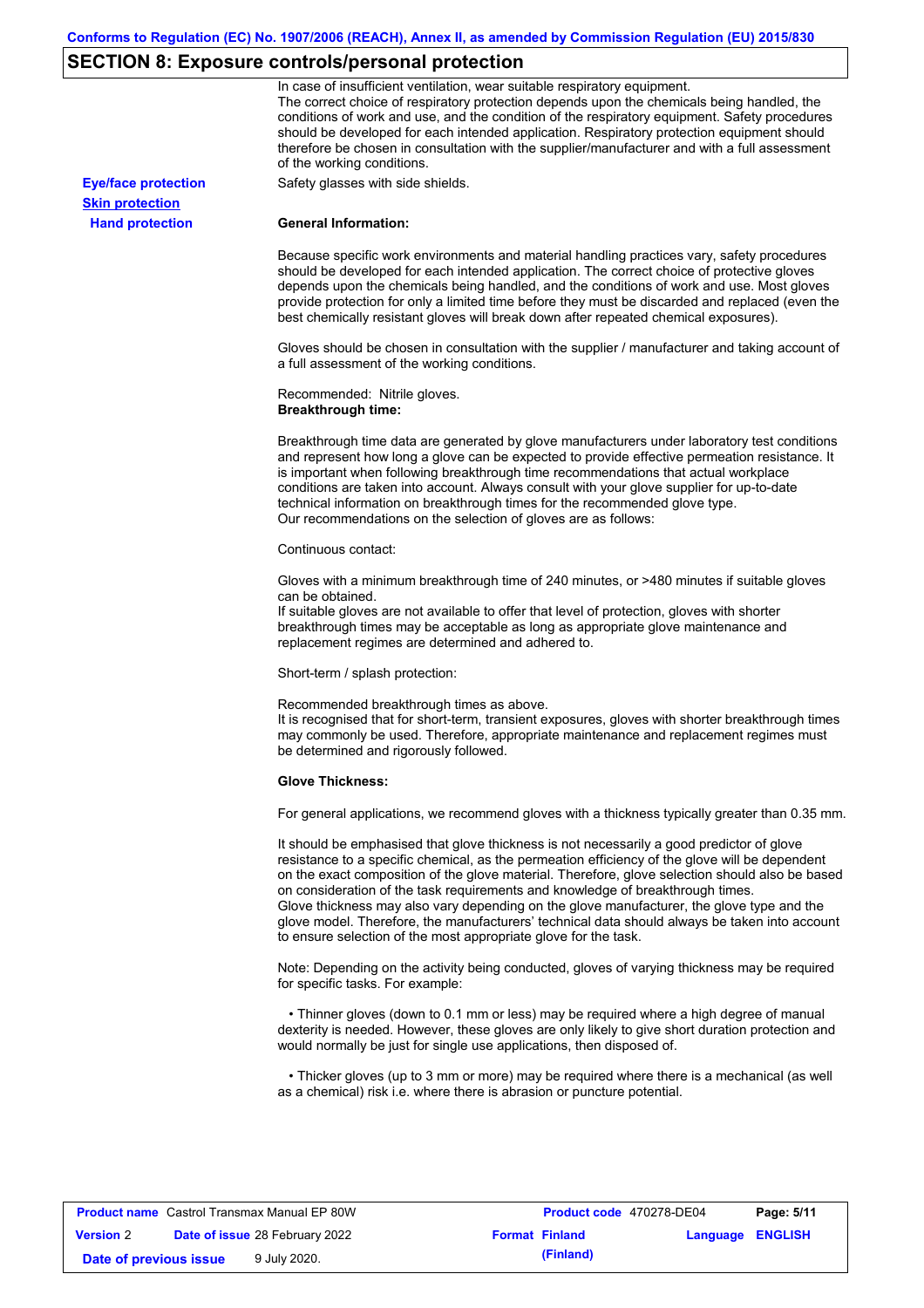# **SECTION 8: Exposure controls/personal protection**

| <b>Skin and body</b>                             | Use of protective clothing is good industrial practice.                                                                                                                                                                                                                                                                                                                                                               |
|--------------------------------------------------|-----------------------------------------------------------------------------------------------------------------------------------------------------------------------------------------------------------------------------------------------------------------------------------------------------------------------------------------------------------------------------------------------------------------------|
|                                                  | Personal protective equipment for the body should be selected based on the task being<br>performed and the risks involved and should be approved by a specialist before handling this<br>product.                                                                                                                                                                                                                     |
|                                                  | Cotton or polyester/cotton overalls will only provide protection against light superficial<br>contamination that will not soak through to the skin. Overalls should be laundered on a regular<br>basis. When the risk of skin exposure is high (e.g. when cleaning up spillages or if there is a<br>risk of splashing) then chemical resistant aprons and/or impervious chemical suits and boots<br>will be required. |
| <b>Refer to standards:</b>                       | Respiratory protection: EN 529<br>Gloves: EN 420, EN 374<br>Eye protection: EN 166<br>Filtering half-mask: EN 149<br>Filtering half-mask with valve: EN 405<br>Half-mask: EN 140 plus filter<br>Full-face mask: EN 136 plus filter<br>Particulate filters: EN 143<br>Gas/combined filters: EN 14387                                                                                                                   |
| <b>Environmental exposure</b><br><b>controls</b> | Emissions from ventilation or work process equipment should be checked to ensure they<br>comply with the requirements of environmental protection legislation. In some cases, fume<br>scrubbers, filters or engineering modifications to the process equipment will be necessary to<br>reduce emissions to acceptable levels.                                                                                         |

# **SECTION 9: Physical and chemical properties**

The conditions of measurement of all properties are at standard temperature and pressure unless otherwise indicated.

### **9.1 Information on basic physical and chemical properties**

| <b>Appearance</b>                                      |                                                                      |                         |         |                    |                         |     |               |
|--------------------------------------------------------|----------------------------------------------------------------------|-------------------------|---------|--------------------|-------------------------|-----|---------------|
| <b>Physical state</b>                                  | Liquid.                                                              |                         |         |                    |                         |     |               |
| <b>Colour</b>                                          | Yellow. [Light]                                                      |                         |         |                    |                         |     |               |
| <b>Odour</b>                                           | Not available.                                                       |                         |         |                    |                         |     |               |
| <b>Odour threshold</b>                                 | Not available.                                                       |                         |         |                    |                         |     |               |
| pH                                                     | Mot applicable.                                                      |                         |         |                    |                         |     |               |
| <b>Melting point/freezing point</b>                    | Not available.                                                       |                         |         |                    |                         |     |               |
| Initial boiling point and boiling<br>range             | Not available.                                                       |                         |         |                    |                         |     |               |
| <b>Pour point</b>                                      | -39 °C                                                               |                         |         |                    |                         |     |               |
| <b>Flash point</b>                                     | Open cup: >180°C (>356°F) [Cleveland]                                |                         |         |                    |                         |     |               |
| <b>Evaporation rate</b>                                | Not available.                                                       |                         |         |                    |                         |     |               |
| <b>Flammability (solid, gas)</b>                       | Not available.                                                       |                         |         |                    |                         |     |               |
| <b>Upper/lower flammability or</b><br>explosive limits | Not available.                                                       |                         |         |                    |                         |     |               |
| <b>Vapour pressure</b>                                 | Not available.                                                       |                         |         |                    |                         |     |               |
|                                                        |                                                                      | Vapour Pressure at 20°C |         |                    | Vapour pressure at 50°C |     |               |
|                                                        | <b>Ingredient name</b>                                               | mm Hg kPa               |         | <b>Method</b>      | mm<br>Hg                | kPa | <b>Method</b> |
|                                                        | Distillates (petroleum),<br>hydrotreated heavy<br>paraffinic         | <0.08                   | < 0.011 | <b>ASTM D 5191</b> |                         |     |               |
| <b>Vapour density</b>                                  | Not available.                                                       |                         |         |                    |                         |     |               |
| <b>Relative density</b>                                | Not available.                                                       |                         |         |                    |                         |     |               |
| <b>Density</b>                                         | <1000 kg/m <sup>3</sup> (<1 g/cm <sup>3</sup> ) at 15 <sup>°</sup> C |                         |         |                    |                         |     |               |
| <b>Solubility(ies)</b>                                 | insoluble in water.                                                  |                         |         |                    |                         |     |               |
| <b>Partition coefficient: n-octanol/</b><br>water      | Not applicable.                                                      |                         |         |                    |                         |     |               |
| <b>Auto-ignition temperature</b>                       | Not available.                                                       |                         |         |                    |                         |     |               |
| <b>Decomposition temperature</b>                       | Not available.                                                       |                         |         |                    |                         |     |               |

**Viscosity** Kinematic: 77.33 mm<sup>2</sup> /s (77.33 cSt) at 40°C

Not available. Kinematic: 9.5 to 10.5 mm<sup>2</sup> /s (9.5 to 10.5 cSt) at 100°C **Explosive properties Oxidising properties** Not available. **Product name** Castrol Transmax Manual EP 80W **Product code** 470278-DE04 **Page: 6/11 Version** 2 **Date of issue** 28 February 2022 **Format Finland Example 28 February 2022 Format Finland Language ENGLISH Date of previous issue** 9 July 2020.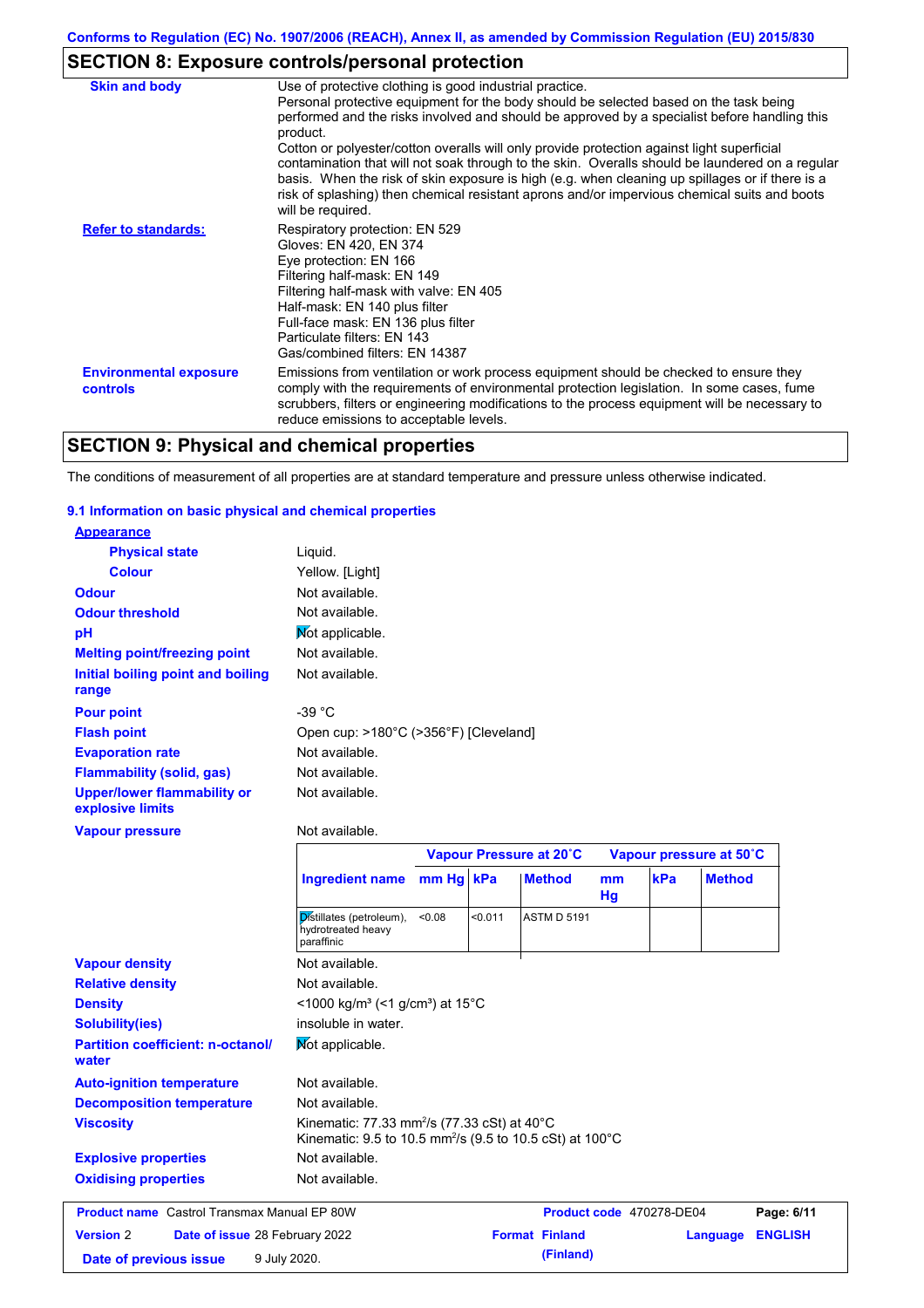# **SECTION 9: Physical and chemical properties**

# **Particle characteristics**

**9.2 Other information**

**Median particle size** Not applicable.

## No additional information.

## **SECTION 10: Stability and reactivity**

| <b>10.1 Reactivity</b>                            | No specific test data available for this product. Refer to Conditions to avoid and Incompatible<br>materials for additional information.                                |
|---------------------------------------------------|-------------------------------------------------------------------------------------------------------------------------------------------------------------------------|
| <b>10.2 Chemical stability</b>                    | The product is stable.                                                                                                                                                  |
| <b>10.3 Possibility of</b><br>hazardous reactions | Under normal conditions of storage and use, hazardous reactions will not occur.<br>Under normal conditions of storage and use, hazardous polymerisation will not occur. |
| <b>10.4 Conditions to avoid</b>                   | Avoid all possible sources of ignition (spark or flame).                                                                                                                |
| 10.5 Incompatible materials                       | Reactive or incompatible with the following materials: oxidising materials.                                                                                             |
| <b>10.6 Hazardous</b><br>decomposition products   | Under normal conditions of storage and use, hazardous decomposition products should not be<br>produced.                                                                 |

# **SECTION 11: Toxicological information**

| 11.1 Information on toxicological effects |                                                                                                                             |
|-------------------------------------------|-----------------------------------------------------------------------------------------------------------------------------|
| <b>Acute toxicity estimates</b>           |                                                                                                                             |
| Not available.                            |                                                                                                                             |
| <b>Information on likely</b>              | Routes of entry anticipated: Dermal, Inhalation.                                                                            |
| routes of exposure                        |                                                                                                                             |
| <b>Potential acute health effects</b>     |                                                                                                                             |
| <b>Inhalation</b>                         | Vapour inhalation under ambient conditions is not normally a problem due to low vapour<br>pressure.                         |
| <b>Ingestion</b>                          | No known significant effects or critical hazards.                                                                           |
| <b>Skin contact</b>                       | Defatting to the skin. May cause skin dryness and irritation.                                                               |
| <b>Eye contact</b>                        | No known significant effects or critical hazards.                                                                           |
|                                           | Symptoms related to the physical, chemical and toxicological characteristics                                                |
| <b>Inhalation</b>                         | May be harmful by inhalation if exposure to vapour, mists or fumes resulting from thermal<br>decomposition products occurs. |
| <b>Ingestion</b>                          | No specific data.                                                                                                           |
| <b>Skin contact</b>                       | Adverse symptoms may include the following:<br>irritation<br>dryness<br>cracking                                            |
| <b>Eye contact</b>                        | No specific data.                                                                                                           |
|                                           | Delayed and immediate effects as well as chronic effects from short and long-term exposure                                  |
| <b>Inhalation</b>                         | Overexposure to the inhalation of airborne droplets or aerosols may cause irritation of the<br>respiratory tract.           |
| <b>Ingestion</b>                          | Ingestion of large quantities may cause nausea and diarrhoea.                                                               |
| <b>Skin contact</b>                       | Prolonged or repeated contact can defat the skin and lead to irritation and/or dermatitis.                                  |
| <b>Eye contact</b>                        | Potential risk of transient stinging or redness if accidental eye contact occurs.                                           |
| <b>Potential chronic health effects</b>   |                                                                                                                             |
| <b>General</b>                            | No known significant effects or critical hazards.                                                                           |
| <b>Carcinogenicity</b>                    | No known significant effects or critical hazards.                                                                           |
| <b>Mutagenicity</b>                       | No known significant effects or critical hazards.                                                                           |
| <b>Developmental effects</b>              | No known significant effects or critical hazards.                                                                           |
| <b>Fertility effects</b>                  | No known significant effects or critical hazards.                                                                           |
|                                           |                                                                                                                             |

|                        | <b>Product name</b> Castrol Transmax Manual EP 80W | <b>Product code</b> 470278-DE04 |                         | Page: 7/11 |
|------------------------|----------------------------------------------------|---------------------------------|-------------------------|------------|
| <b>Version 2</b>       | <b>Date of issue 28 February 2022</b>              | <b>Format Finland</b>           | <b>Language ENGLISH</b> |            |
| Date of previous issue | 9 July 2020.                                       | (Finland)                       |                         |            |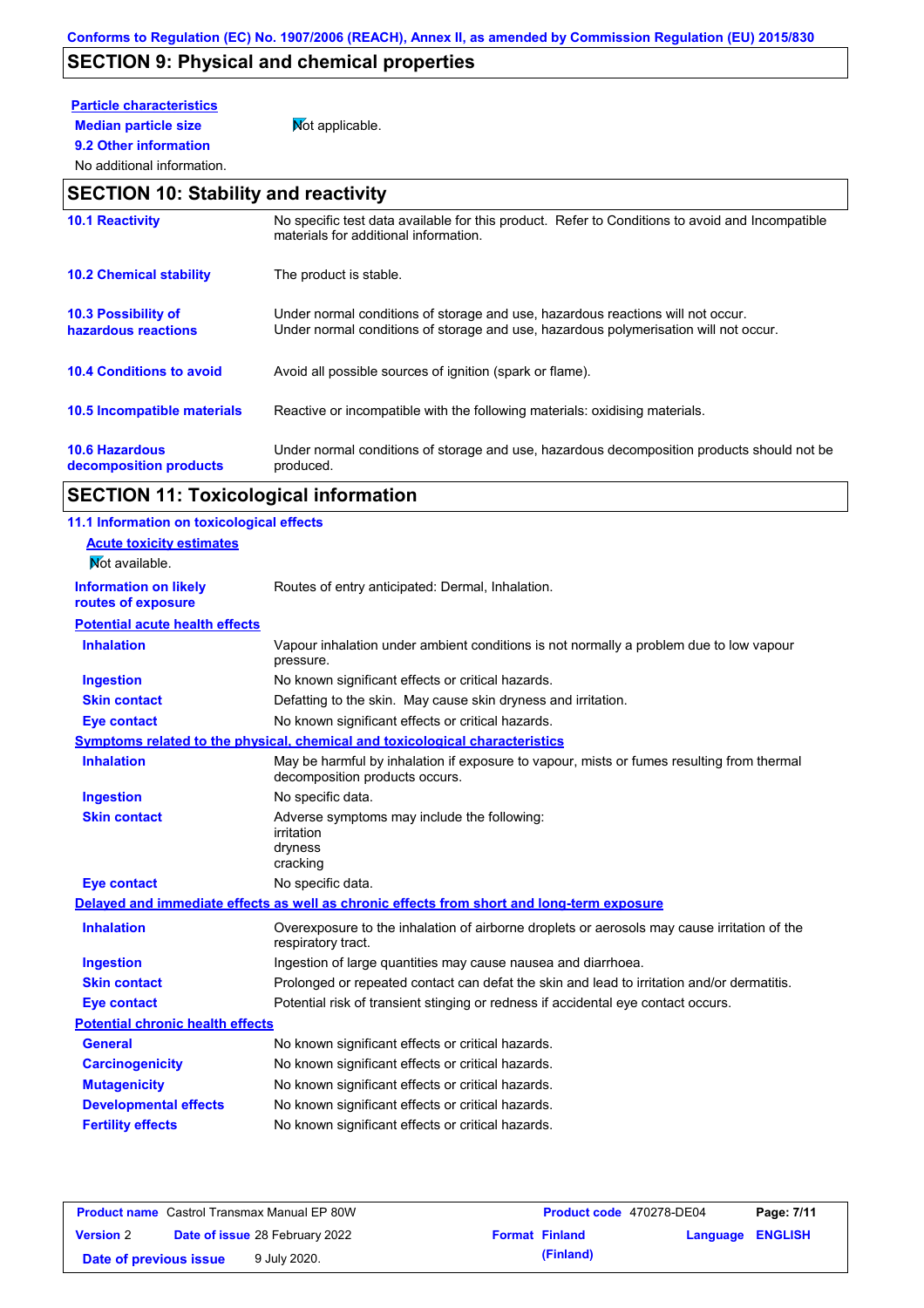## **SECTION 12: Ecological information**

## **12.1 Toxicity**

**Environmental hazards** Not classified as dangerous

#### **12.2 Persistence and degradability**

Expected to be biodegradable.

#### **12.3 Bioaccumulative potential**

This product is not expected to bioaccumulate through food chains in the environment.

| <b>12.4 Mobility in soil</b>                                  |                                                                      |
|---------------------------------------------------------------|----------------------------------------------------------------------|
| <b>Soil/water partition</b><br>coefficient (K <sub>oc</sub> ) | Not available.                                                       |
| <b>Mobility</b>                                               | Spillages may penetrate the soil causing ground water contamination. |

## **12.5 Results of PBT and vPvB assessment**

Product does not meet the criteria for PBT or vPvB according to Regulation (EC) No. 1907/2006, Annex XIII.

### **12.6 Other adverse effects**

| <b>Other ecological information</b> | Spills may form a film on water surfaces causing physical damage to organisms. Oxygen |
|-------------------------------------|---------------------------------------------------------------------------------------|
|                                     | transfer could also be impaired.                                                      |

## **SECTION 13: Disposal considerations**

### **13.1 Waste treatment methods**

### **Product**

**Methods of disposal**

Where possible, arrange for product to be recycled. Dispose of via an authorised person/ licensed waste disposal contractor in accordance with local regulations.

## **Hazardous waste** Yes.

#### **European waste catalogue (EWC)**

| Waste code | <b>Waste designation</b>                                        |
|------------|-----------------------------------------------------------------|
| 13 02 05*  | mineral-based non-chlorinated engine, gear and lubricating oils |

However, deviation from the intended use and/or the presence of any potential contaminants may require an alternative waste disposal code to be assigned by the end user.

#### **Packaging**

| <b>Methods of disposal</b> | Where possible, arrange for product to be recycled. Dispose of via an authorised person/<br>licensed waste disposal contractor in accordance with local regulations.                                                                    |
|----------------------------|-----------------------------------------------------------------------------------------------------------------------------------------------------------------------------------------------------------------------------------------|
| <b>Special precautions</b> | This material and its container must be disposed of in a safe way. Empty containers or liners<br>may retain some product residues. Avoid dispersal of spilt material and runoff and contact with<br>soil, waterways, drains and sewers. |
| <b>References</b>          | Commission 2014/955/EU<br>Directive 2008/98/EC                                                                                                                                                                                          |

## **SECTION 14: Transport information**

|                                            | <b>ADR/RID</b>                                     | <b>ADN</b>     | <b>IMDG</b>                        | <b>IATA</b>                       |
|--------------------------------------------|----------------------------------------------------|----------------|------------------------------------|-----------------------------------|
| 14.1 UN number                             | Not regulated.                                     | Not regulated. | Not regulated.                     | Not regulated.                    |
| 14.2 UN proper<br>shipping name            |                                                    | ٠              |                                    |                                   |
| <b>14.3 Transport</b><br>hazard class(es)  |                                                    |                |                                    |                                   |
| 14.4 Packing<br>group                      |                                                    |                |                                    |                                   |
| 14.5<br><b>Environmental</b><br>hazards    | lNo.                                               | No.            | No.                                | No.                               |
|                                            | <b>Product name</b> Castrol Transmax Manual EP 80W |                | Product code 470278-DE04           | Page: 8/11                        |
| <b>Version 2</b><br>Date of previous issue | Date of issue 28 February 2022<br>9 July 2020.     |                | <b>Format Finland</b><br>(Finland) | <b>ENGLISH</b><br><b>Language</b> |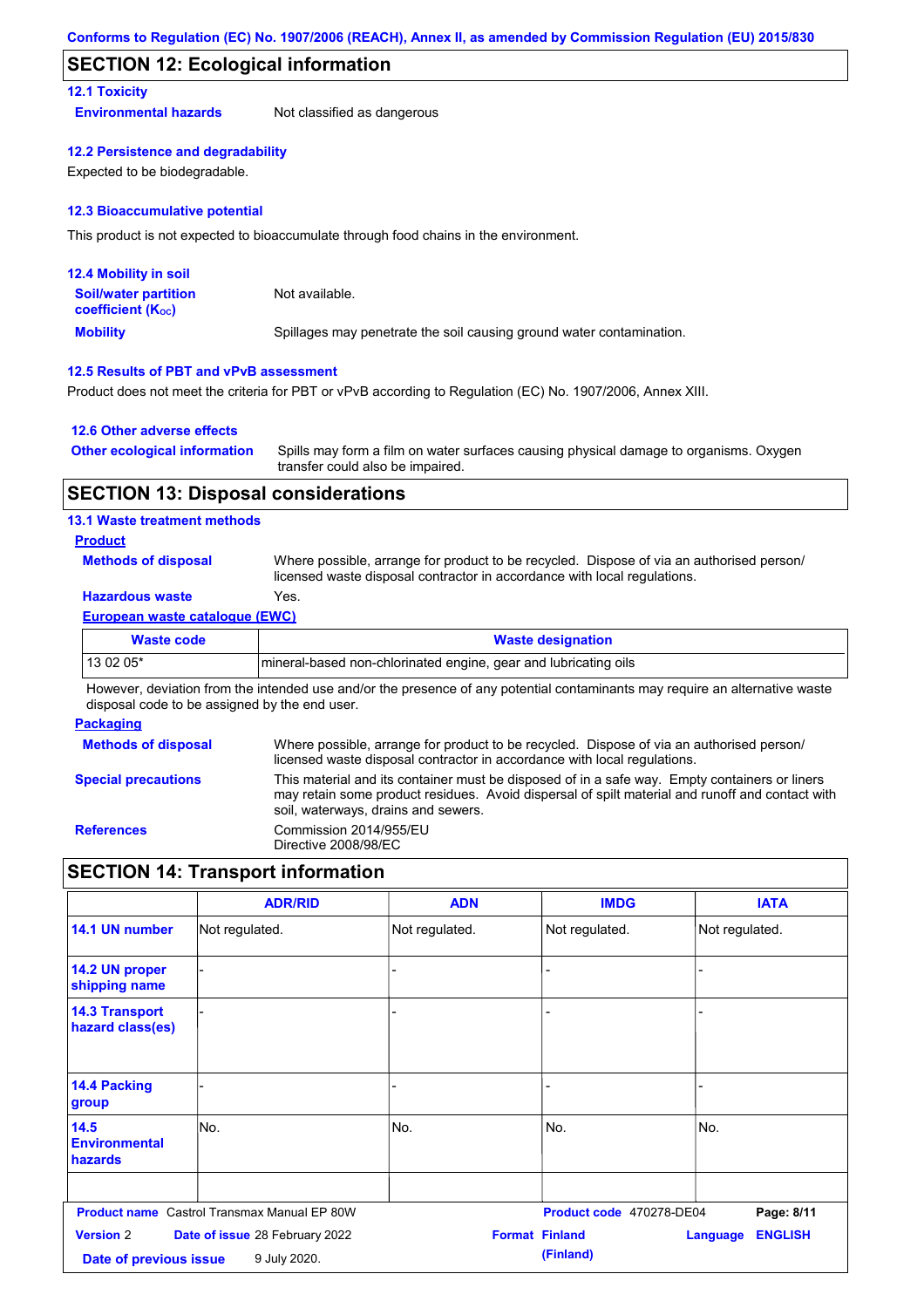| Conforms to Regulation (EC) No. 1907/2006 (REACH), Annex II, as amended by Commission Regulation (EU) 2015/830                  |                                        |                                                                                                                                                                                           |  |
|---------------------------------------------------------------------------------------------------------------------------------|----------------------------------------|-------------------------------------------------------------------------------------------------------------------------------------------------------------------------------------------|--|
| <b>SECTION 14: Transport information</b>                                                                                        |                                        |                                                                                                                                                                                           |  |
| <b>Additional</b><br><b>information</b>                                                                                         |                                        |                                                                                                                                                                                           |  |
|                                                                                                                                 |                                        |                                                                                                                                                                                           |  |
| <b>14.6 Special precautions for</b><br>user                                                                                     | Not available.                         |                                                                                                                                                                                           |  |
| <b>14.7 Transport in bulk</b><br>according to IMO<br><b>instruments</b>                                                         | Not available.                         |                                                                                                                                                                                           |  |
| <b>SECTION 15: Regulatory information</b>                                                                                       |                                        |                                                                                                                                                                                           |  |
| 15.1 Safety, health and environmental regulations/legislation specific for the substance or mixture                             |                                        |                                                                                                                                                                                           |  |
| EU Regulation (EC) No. 1907/2006 (REACH)                                                                                        |                                        |                                                                                                                                                                                           |  |
| <b>Annex XIV - List of substances subject to authorisation</b>                                                                  |                                        |                                                                                                                                                                                           |  |
| <b>Annex XIV</b>                                                                                                                |                                        |                                                                                                                                                                                           |  |
| None of the components are listed.                                                                                              |                                        |                                                                                                                                                                                           |  |
| <b>Substances of very high concern</b>                                                                                          |                                        |                                                                                                                                                                                           |  |
| None of the components are listed.                                                                                              |                                        |                                                                                                                                                                                           |  |
| EU Regulation (EC) No. 1907/2006 (REACH)                                                                                        |                                        |                                                                                                                                                                                           |  |
| <b>Annex XVII - Restrictions</b><br>on the manufacture.<br>placing on the market<br>and use of certain<br>dangerous substances, | Not applicable.                        |                                                                                                                                                                                           |  |
| mixtures and articles                                                                                                           |                                        |                                                                                                                                                                                           |  |
| <b>Other regulations</b>                                                                                                        |                                        |                                                                                                                                                                                           |  |
| <b>REACH Status</b>                                                                                                             | current requirements of REACH.         | The company, as identified in Section 1, sells this product in the EU in compliance with the                                                                                              |  |
| <b>United States inventory</b><br>(TSCA 8b)                                                                                     | All components are active or exempted. |                                                                                                                                                                                           |  |
| <b>Australia inventory (AIIC)</b>                                                                                               | All components are listed or exempted. |                                                                                                                                                                                           |  |
| <b>Canada inventory</b>                                                                                                         | All components are listed or exempted. |                                                                                                                                                                                           |  |
| <b>China inventory (IECSC)</b>                                                                                                  | All components are listed or exempted. |                                                                                                                                                                                           |  |
| <b>Japan inventory (CSCL)</b>                                                                                                   | All components are listed or exempted. |                                                                                                                                                                                           |  |
| <b>Korea inventory (KECI)</b>                                                                                                   | All components are listed or exempted. |                                                                                                                                                                                           |  |
| <b>Philippines inventory</b><br>(PICCS)                                                                                         | At least one component is not listed.  |                                                                                                                                                                                           |  |
| <b>Taiwan Chemical</b><br><b>Substances Inventory</b><br>(TCSI)                                                                 | All components are listed or exempted. |                                                                                                                                                                                           |  |
| Ozone depleting substances (1005/2009/EU)                                                                                       |                                        |                                                                                                                                                                                           |  |
| Not listed.                                                                                                                     |                                        |                                                                                                                                                                                           |  |
| Prior Informed Consent (PIC) (649/2012/EU)                                                                                      |                                        |                                                                                                                                                                                           |  |
| Not listed.                                                                                                                     |                                        |                                                                                                                                                                                           |  |
| <b>Persistent Organic Pollutants</b><br>Not listed.                                                                             |                                        |                                                                                                                                                                                           |  |
| EU - Water framework directive - Priority substances                                                                            |                                        |                                                                                                                                                                                           |  |
| None of the components are listed.                                                                                              |                                        |                                                                                                                                                                                           |  |
| <b>Seveso Directive</b>                                                                                                         |                                        |                                                                                                                                                                                           |  |
| This product is not controlled under the Seveso Directive.                                                                      |                                        |                                                                                                                                                                                           |  |
|                                                                                                                                 |                                        |                                                                                                                                                                                           |  |
| <b>15.2 Chemical safety</b><br>assessment                                                                                       |                                        | A Chemical Safety Assessment has been carried out for one or more of the substances within<br>this mixture. A Chemical Safety Assessment has not been carried out for the mixture itself. |  |

| <b>Product name</b> Castrol Transmax Manual EP 80W |  | <b>Product code</b> 470278-DE04       |  | Page: 9/11            |                  |  |
|----------------------------------------------------|--|---------------------------------------|--|-----------------------|------------------|--|
| <b>Version 2</b>                                   |  | <b>Date of issue 28 February 2022</b> |  | <b>Format Finland</b> | Language ENGLISH |  |
| Date of previous issue                             |  | 9 July 2020.                          |  | (Finland)             |                  |  |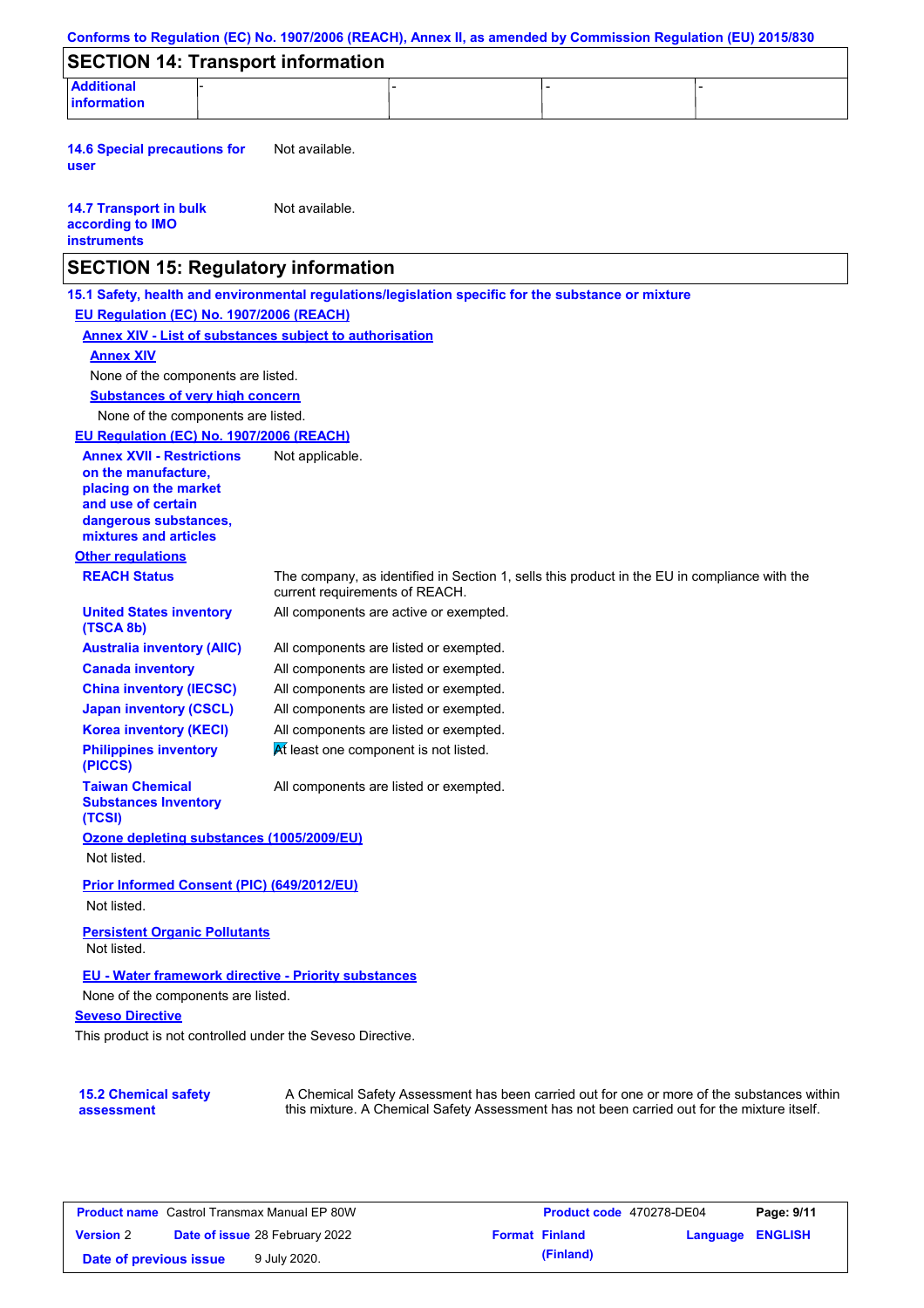# **SECTION 16: Other information**

| <b>Abbreviations and acronyms</b> | ADN = European Provisions concerning the International Carriage of Dangerous Goods by<br>Inland Waterway |
|-----------------------------------|----------------------------------------------------------------------------------------------------------|
|                                   | ADR = The European Agreement concerning the International Carriage of Dangerous Goods by<br>Road         |
|                                   | ATE = Acute Toxicity Estimate                                                                            |
|                                   | <b>BCF</b> = Bioconcentration Factor                                                                     |
|                                   | CAS = Chemical Abstracts Service                                                                         |
|                                   | CLP = Classification, Labelling and Packaging Regulation [Regulation (EC) No. 1272/2008]                 |
|                                   | CSA = Chemical Safety Assessment                                                                         |
|                                   | CSR = Chemical Safety Report                                                                             |
|                                   | <b>DMEL = Derived Minimal Effect Level</b>                                                               |
|                                   | DNEL = Derived No Effect Level                                                                           |
|                                   | EINECS = European Inventory of Existing Commercial chemical Substances                                   |
|                                   | ES = Exposure Scenario                                                                                   |
|                                   | EUH statement = CLP-specific Hazard statement                                                            |
|                                   | EWC = European Waste Catalogue                                                                           |
|                                   | GHS = Globally Harmonized System of Classification and Labelling of Chemicals                            |
|                                   | IATA = International Air Transport Association                                                           |
|                                   | IBC = Intermediate Bulk Container                                                                        |
|                                   | IMDG = International Maritime Dangerous Goods                                                            |
|                                   | LogPow = logarithm of the octanol/water partition coefficient                                            |
|                                   | MARPOL = International Convention for the Prevention of Pollution From Ships, 1973 as                    |
|                                   | modified by the Protocol of 1978. ("Marpol" = marine pollution)                                          |
|                                   | OECD = Organisation for Economic Co-operation and Development                                            |
|                                   | PBT = Persistent, Bioaccumulative and Toxic                                                              |
|                                   | <b>PNEC</b> = Predicted No Effect Concentration                                                          |
|                                   | REACH = Registration, Evaluation, Authorisation and Restriction of Chemicals Regulation                  |
|                                   | [Regulation (EC) No. 1907/2006]                                                                          |
|                                   | RID = The Regulations concerning the International Carriage of Dangerous Goods by Rail                   |
|                                   | RRN = REACH Registration Number                                                                          |
|                                   | SADT = Self-Accelerating Decomposition Temperature<br>SVHC = Substances of Very High Concern             |
|                                   | STOT-RE = Specific Target Organ Toxicity - Repeated Exposure                                             |
|                                   | STOT-SE = Specific Target Organ Toxicity - Single Exposure                                               |
|                                   | $TWA = Time$ weighted average                                                                            |
|                                   | $UN = United Nations$                                                                                    |
|                                   | UVCB = Complex hydrocarbon substance                                                                     |
|                                   | VOC = Volatile Organic Compound                                                                          |
|                                   | vPvB = Very Persistent and Very Bioaccumulative                                                          |
|                                   | Varies = may contain one or more of the following $64741-88-4$ / RRN 01-2119488706-23,                   |
|                                   | 64741-89-5 / RRN 01-2119487067-30, 64741-95-3 / RRN 01-2119487081-40, 64741-96-4/ RRN                    |
|                                   | 01-2119483621-38, 64742-01-4 / RRN 01-2119488707-21, 64742-44-5 / RRN                                    |
|                                   | 01-2119985177-24, 64742-45-6, 64742-52-5 / RRN 01-2119467170-45, 64742-53-6 / RRN                        |
|                                   | 01-2119480375-34, 64742-54-7 / RRN 01-2119484627-25, 64742-55-8 / RRN                                    |
|                                   | 01-2119487077-29, 64742-56-9 / RRN 01-2119480132-48, 64742-57-0 / RRN                                    |
|                                   | 01-2119489287-22, 64742-58-1, 64742-62-7 / RRN 01-2119480472-38, 64742-63-8,                             |
|                                   | 64742-65-0 / RRN 01-2119471299-27, 64742-70-7 / RRN 01-2119487080-42, 72623-85-9 /                       |
|                                   | RRN 01-2119555262-43, 72623-86-0 / RRN 01-2119474878-16, 72623-87-1 / RRN                                |
|                                   | 01-2119474889-13                                                                                         |
|                                   |                                                                                                          |

## **Procedure used to derive the classification according to Regulation (EC) No. 1272/2008 [CLP/GHS]**

| <b>Classification</b>                                   |                                                                                 | <b>Justification</b> |
|---------------------------------------------------------|---------------------------------------------------------------------------------|----------------------|
| Not classified.                                         |                                                                                 |                      |
| <b>Full text of abbreviated H</b><br><b>statements</b>  | Not applicable.                                                                 |                      |
| <b>Full text of classifications</b><br><b>[CLP/GHS]</b> | Not applicable.                                                                 |                      |
| <b>History</b>                                          |                                                                                 |                      |
| Date of issue/Date of<br>revision                       | 28/02/2022.                                                                     |                      |
| Date of previous issue                                  | 09/07/2020.                                                                     |                      |
| <b>Prepared by</b>                                      | <b>Product Stewardship</b>                                                      |                      |
|                                                         | $\nabla$ Indicates information that has changed from previously issued version. |                      |
| <b>Notice to reader</b>                                 |                                                                                 |                      |

| <b>Product name</b> Castrol Transmax Manual EP 80W |  | <b>Product code</b> 470278-DE04       |  | Page: 10/11           |                  |  |
|----------------------------------------------------|--|---------------------------------------|--|-----------------------|------------------|--|
| <b>Version 2</b>                                   |  | <b>Date of issue 28 February 2022</b> |  | <b>Format Finland</b> | Language ENGLISH |  |
| Date of previous issue                             |  | 9 July 2020.                          |  | (Finland)             |                  |  |